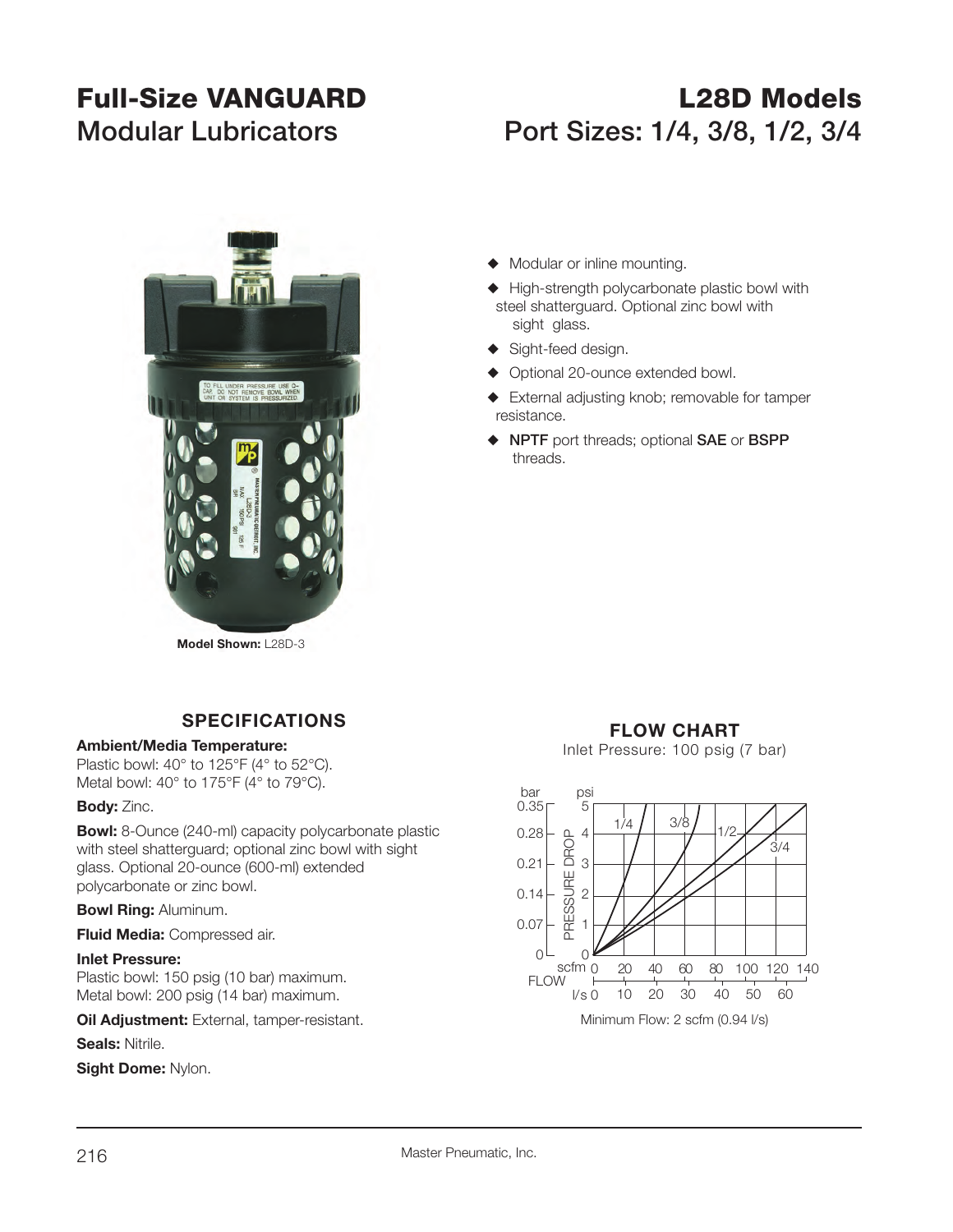| <b>DIMENSIONS</b> inches (mm) |         |          |          |         |            |  |  |  |
|-------------------------------|---------|----------|----------|---------|------------|--|--|--|
|                               |         |          |          |         | Weight     |  |  |  |
| <b>Bowl</b>                   | A       | в        | C        | Depth   | $Ib$ (kg)  |  |  |  |
| Standard Plastic              | 3.5(89) | 5.2(132) | 1.3(32)  | 3.5(89) | 2.06(0.94) |  |  |  |
| Extended Plastic              | 3.5(89) | 9.7(246) | 1.3 (32) | 3.5(89) | 3.75(1.70) |  |  |  |
| Standard Metal                | 3.5(89) | 5.3(135) | 1.3(32)  | 3.5(89) | 2.90(1.32) |  |  |  |
| Extended Metal                | 3.5(89) | 9.8(249) | 1.3 (32) | 3.5(89) | 4.65(2.11) |  |  |  |







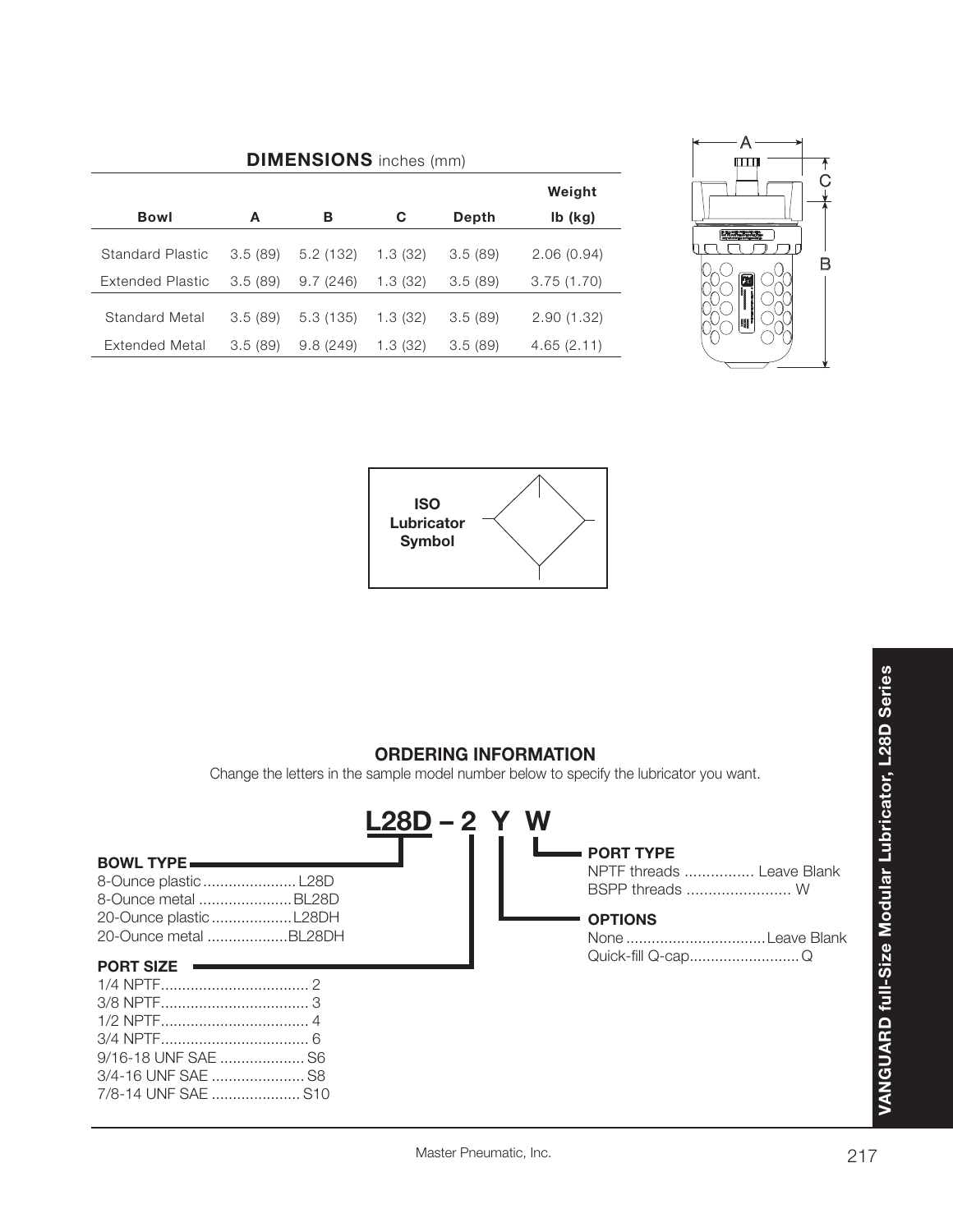# **Full-Size VANGUARD L28W ModelsModular Lubricators Port Sizes: 1/4, 3/8, 1/2, 3/4**



- $\blacklozenge$  Modular or inline mounting.
- $\blacklozenge$  High-strength polycarbonate plastic bowl with steel shatterguard. Optional zinc bowl.
- $\blacklozenge$  Wick-feed design.
- $\blacklozenge$  External adjusting knob.
- S **NPTF** port threads; optional **SAE** or **BSPP**  threads.

### **SPECIFICATIONS**

#### **Ambient/Media Temperature:**

Plastic bowl: 40° to 125°F (4° to 52°C). Metal bowl: 40° to 175°F (4° to 79°C).

#### **Adjusting Knob:** Acetal.

#### **Body:** Zinc.

**Bowl:** 8-Ounce (240-ml) capacity polycarbonate plastic with steel shatterguard. Optional zinc bowl.

#### **Bowl Ring:** Aluminum.

#### **Fluid Media:** Compressed air.

#### **Inlet Pressure:**

Plastic bowl: 150 psig (10 bar) maximum. Metal bowl: 200 psig (14 bar) maximum.

#### **Oil Adjustment: External.**

#### **Seals:** Nitrile.

## **FLOW CHART**

Inlet Pressure: 100 psig (7 bar)